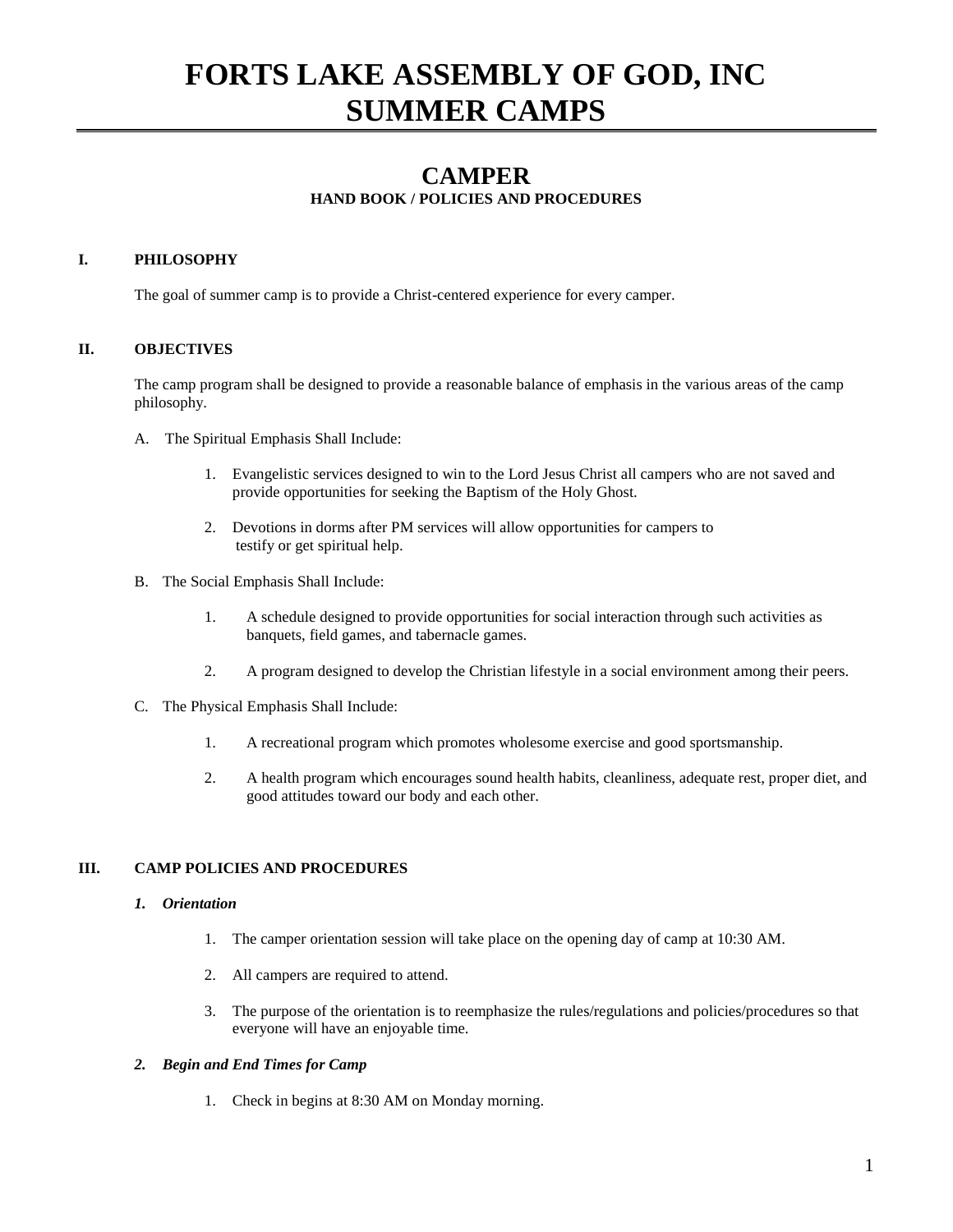- 2. No meals will be available for campers who arrive before 11:00 AM on the opening day of camp. Meals for campers will begin with lunch the opening day of camp.
- 3. Campers should arrive between 8:00 and 9:30 AM on the opening day of camp. All early and late arrival arrangements must be made with Scottie Allen (251) 605-8990 or Ginger Allen (228) 327- 2102. Due to insurance limitations we will not be responsible for ANY camper or counselor arriving before the stated time for the opening day of camp. Those who stay in the dorms before or after camps open/close are required to have counselors with them.
- 4. Both the Senior Youth Camp and the Junior Youth Camp will close after lunch on Friday of the camps.

#### *3. Camp Rules and Policies*

- 1. All campers will be under the supervision of their counselors 24 hours a day.
- 2. No one is allowed to leave the immediate camp area without approval of the Camp Director or Assistant Camp Director. Vehicles are to be parked in designated parking areas and not moved without the express permission of the Camp Director or Assistant Camp Director.
- 3. All cars will be parked on Monday and must remain parked until check-out on Friday.
- 4. We reserve the right to inspect the contents of all personal belongings. The holding and/or disposal of improper contents is the right of the camp staff.
- 5. Campers are not allowed to leave their dorms after lights out without the counselor's permission.
- 6. The Daily Schedule is to be observed by everyone. Campers must attend all assemblies and services. They must be present for all meals, spirit stick competition and all group activities unless excused by the Camp Nurse, Camp Director, or Assistant Camp Director.
- 7. Long distance phone calls can only be made with a pre-paid calling card. Cell phones are prohibited except during certain times to be specified during orientation.
- 8. Unplug curling irons and hot rollers immediately after use.
- 9. No one is allowed to leave the tabernacle during service until dismissed by the Camp Director or the Assistant Camp Director.
- 10. No one is allowed in the cafeteria or tabernacle during free time or field games.
- 11. No one is allowed on the stage or in sound booth without the permission of the Camp Director or the Assistant Camp Director.
- 12. **CAMP DRESS & OTHER ITEMS**: Campers should bring play clothes for the day and bring church attire for the evening services.

### **Clothing Policy**

Modest clothing. Girls should wear dresses/skirts. No pants. Boys should wear jeans or windpants, no shorts.

Bedpants are not allowed to be worn outside that dorms at any time by boys or girls. Clothing should cover the midriff at all times.

Clothing should be of Godly nature (no reference to rock, country music, sports, gangs, etc.) Boy's hair should be well groomed; no longer than their collar and out of their eyes.

#### *What to bring***:**

**Linens:** Towels & bath cloths, Sleeping Bag or Twin Sheets, Blankets & Pillow **Toiletries:** Soap, Shampoo, Deodorant, Tooth Paste, Hairbrush, Toothbrush **Other Items:** Bible, Ball Glove, Notebook, Pen, Money for Concession Stand and Offering.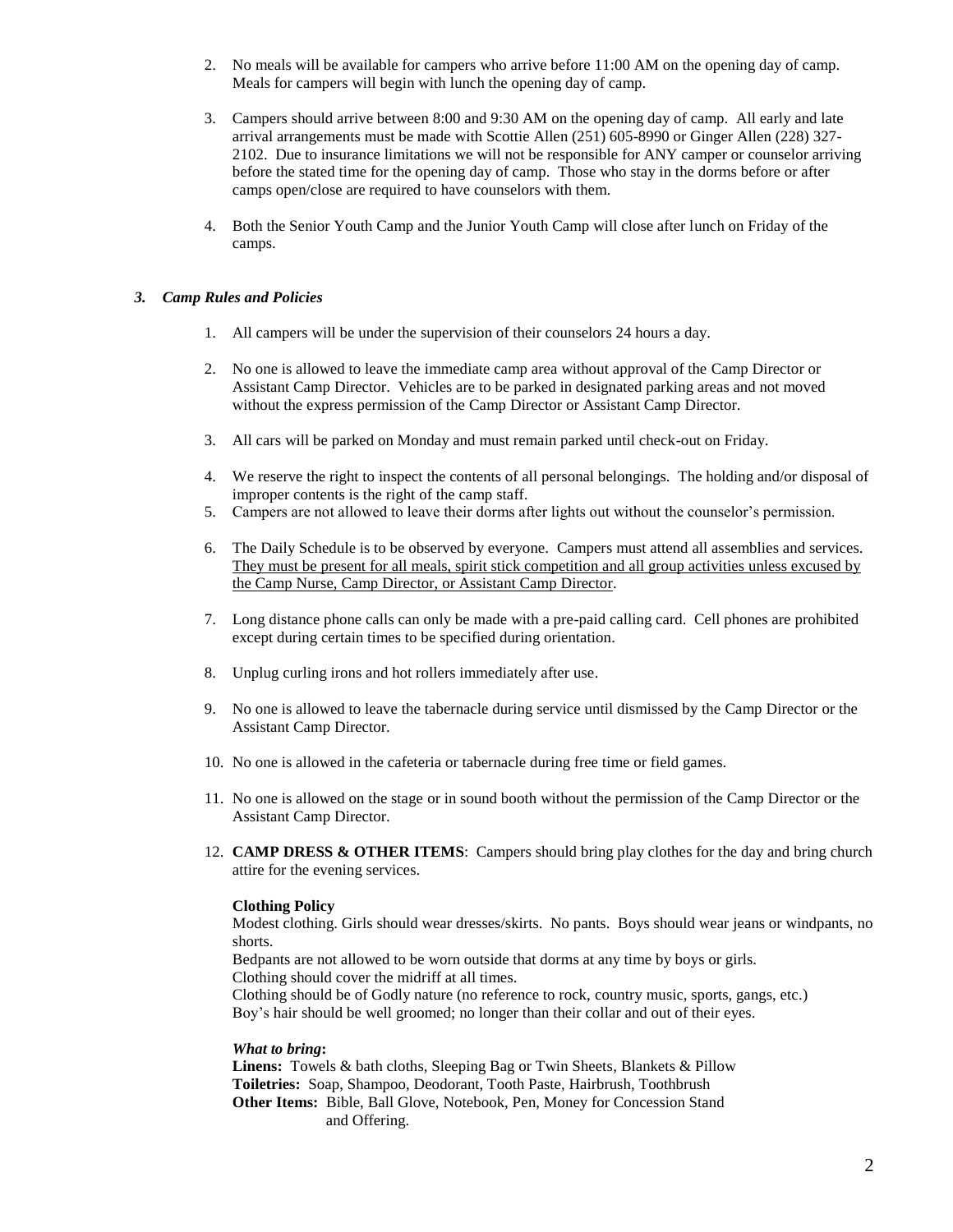### **What NOT to Bring:**

Sleeveless, low cut or sheer blouses and dresses Shorts, sundresses or muscle shirts of any type Short skirts (must be below the knee) And the following:

| Alcohol                 | Ankle bracelet   | Body rings    | <b>Bracelets</b>   |
|-------------------------|------------------|---------------|--------------------|
| Candy                   | CD players       | Cell Phones   | Cosmetics          |
| Earrings                | Excessive rings  | Firearms      | Fireworks          |
| Guns                    | Knives           | Matches       | Nail Polish        |
| <b>Narcotics</b>        | <b>Necklaces</b> | Radios        | <b>Snack Foods</b> |
| <b>Tobacco Products</b> | $TV$ 's          | Video Cameras | Video Games        |

# **\*\* THESE ITEMS WILL BE TAKEN IF FOUND\*\***

- 13. No hats are to be worn inside buildings.
- 14. No destroying or marking property. (Parents will be charged for replacement costs.)
- 15. Beds and mattresses are not to be moved under any circumstances. There is no rough housing or standing on beds. Please take care of all furnishings. Water balloon fights, water pistols, shaving cream fights, pillow fights, etc. will not be permitted under any circumstances. Invariably, this always leads to injury or destruction of personal property.
- 16. No paper or cans are to be thrown on the grounds. Containers are provided for all trash.
- 17. Counselors are the only ones allowed to adjust air conditioner thermostat.
- 18. All campers are to be in one of the three buildings (cafeteria, gym, or tabernacle) after evening service.
- 19. No camper is allowed in the dorms without a counselor.
- 20. No food or drink is allowed in the tabernacle.
- 21. All campers are expected to show respect, observe habits of personal and group courtesy, cleanliness, Christian conduct and cooperate with the requests of all counselors and staff members.
- 22. All counselors and staff members are authorized to maintain order anywhere on the campgrounds.
- 23. Musical instruments and the P. A. System are not to be touched by the campers unless they are asked by member of Forts Lake A/G staff.
- 24. Any tampering with another camper's personal belongings is strictly prohibited. Please demonstrate respect for one another's personal property.
- 25. Staff, other than designated personnel, should not be in the kitchen area. No dishes/utensils may be taken by anyone from the kitchen at any time without the permission of the Camp Director, Assistant Camp Director or the Cafeteria Manager.
- 26. Registration includes: lodging, meals, services, and games.

#### *4. Medication:*

- 1. **IF CAMPER IS ON PRESCRIPTION MEDICATION, IT MUST BE IN ORIGINAL CONTAINER WITH CORRECT NAME AND INSTRUCTIONS ON THE BOTTLE!** Please do not send over the counter drugs unless prescribed by a doctor.
- 2. All medication will be held and administered by the Camp Nurse.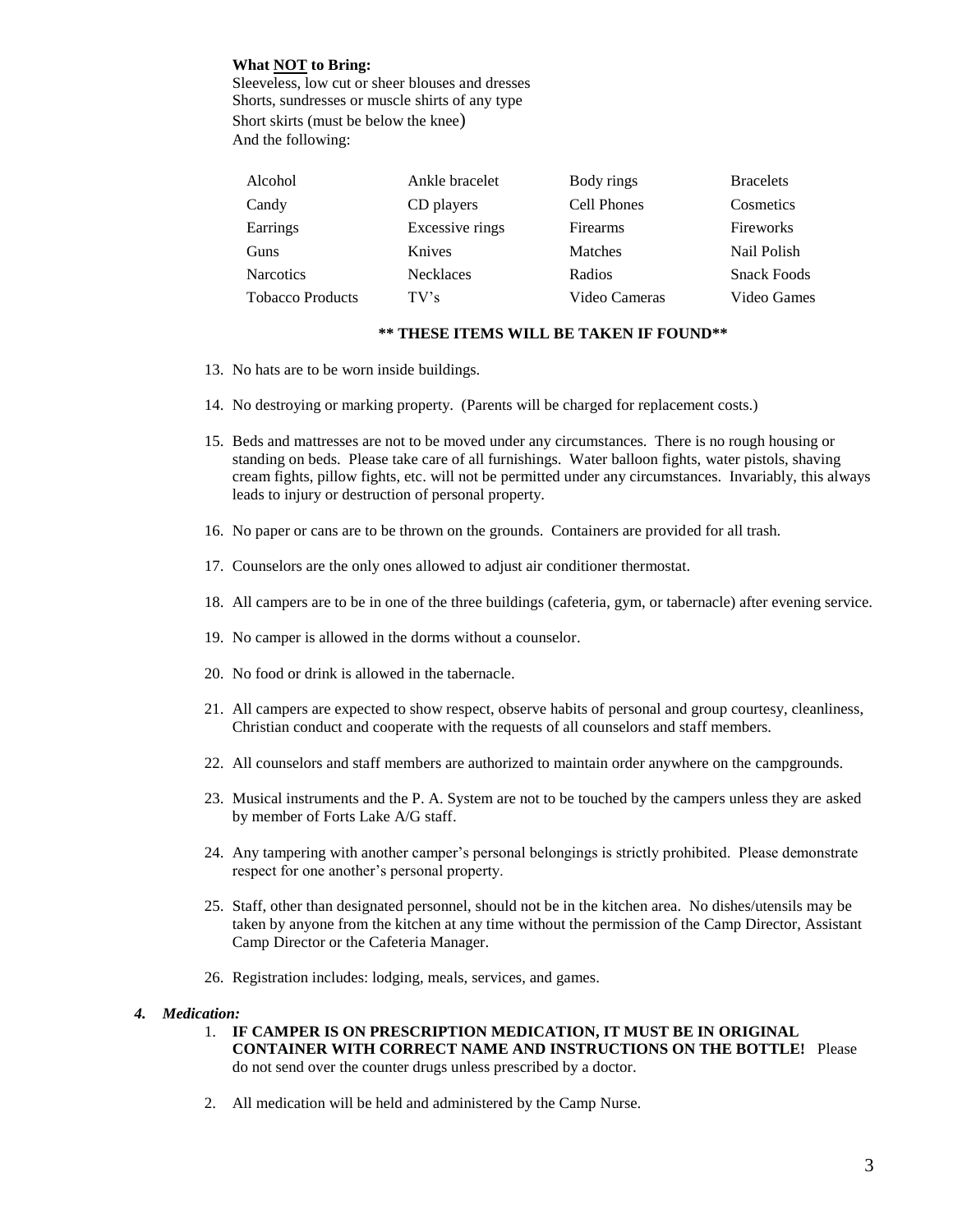#### *5. Discipline Policy*

- 1. In the event of minor violations of camp rules, it is the responsibility of counselors and team captains to dispose of these violations with love and prayer. If necessary you may seek the guidance of the camp director or assistant camp director. Disciplinary action might include such methods as removal of privileges, minor work details (sweeping floors, picking up trash, etc.), but in no case will it include physical punishment.
- 2. All major disciplinary action will be the responsibility of the Camp Director and the Assistant Camp **Director**
- 3. Every effort will be made to make camp enjoyable and to retain each camper for the duration of the camp. In the event that a camper is to leave camp (due to disciplinary action, homesickness, emergency, etc.) he/she will only be permitted to leave with their pastor, parent or guardian, or someone specifically designated by the legal parent with written consent. This must be cleared by the Camp Director.
- 4. Under no circumstances shall a camper be deprived of food or subjected to corporal punishment or abusive physical exercise as a means of punishment.

### *6. Guidelines for Visitors*

- 1. Each visitor must register with the camp office upon arrival.
- 2. Day passes are available and can be purchased for \$12. This will include meals, services, and field games.
- 3. The Thursday evening banquet will not be available to visitors without the permission of the Camp Director. All unregistered persons who wish to attend the banquet must reserve seating (limited) and pay an attending fee.

### *7. Off Limit Areas*

- 1. Buildings and wooded areas not directly involved with the camping program are off limits, unless when authorized by the proper personnel.
- 2. Male campers should not be in the female cabin/dorm area and all female campers should not be in the male cabin/dorm area.
- 3. Campers should not be in the cafeteria except during their regularly scheduled times.
- 4. At night all campers should stay in well-lit areas.

### *8. Procedures for The Awards Program*

- 1. Spirit Stick Competition
	- A. Each team will have the opportunity to earn points for their team during the Spirit Stick Competition. This competition is graded on participation, togetherness, loudness, and creativity.
- 2. TEAM Points
	- A. The following are everyday activities which may earn points for each TEAM: Maintaining a clean cabin, team recreation, exemplary Christian conduct by group, field games, tabernacle games, etc.